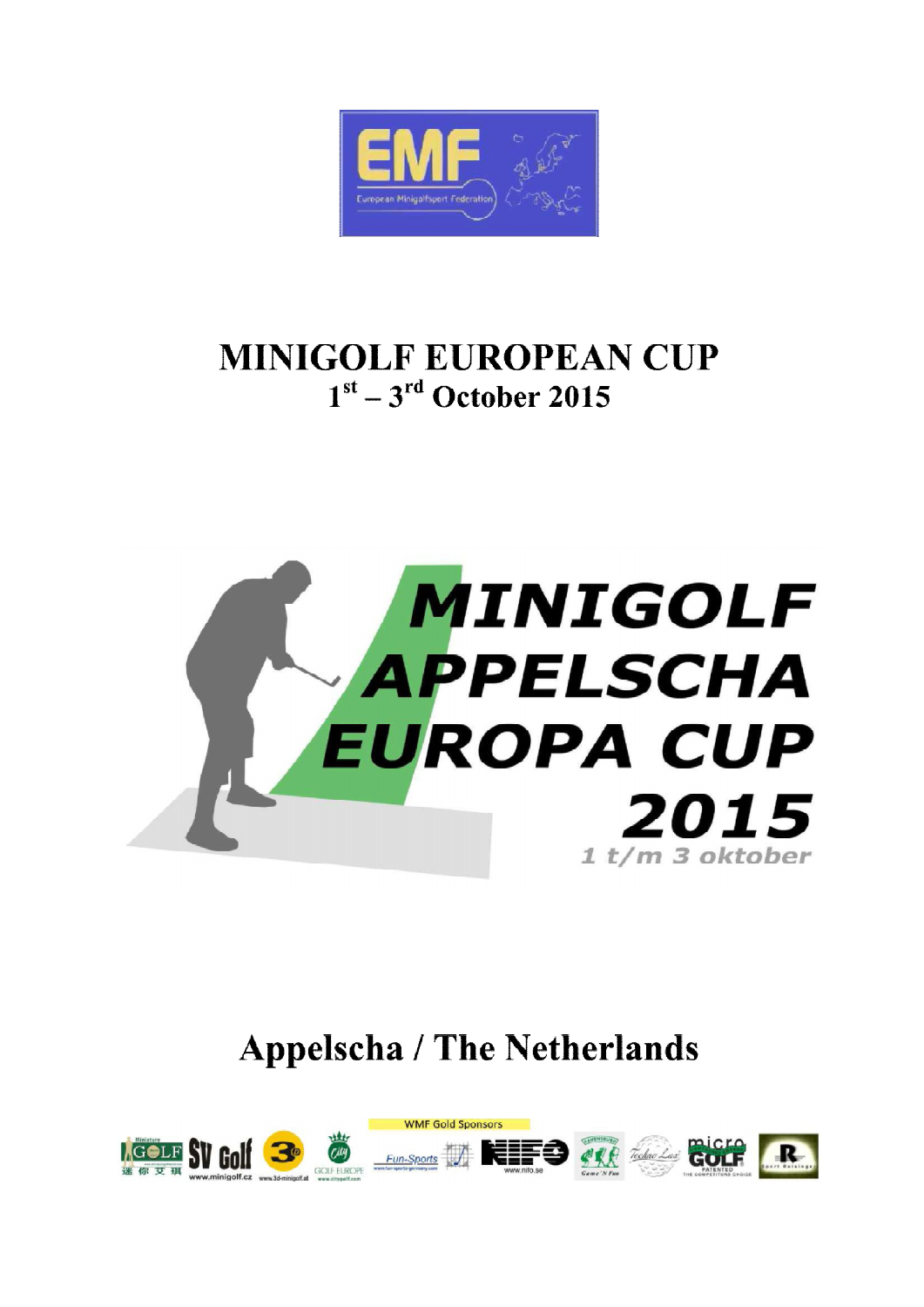### **European Cup 2015 – Appelscha Tournament Report**

- **Venu**e**:** Midgetgolfpark Friesland Appelscha (Netherlands)
- **Participants:**
	- o 148 players, coaches and officials
	- $\circ$  11 men teams
	- $\circ$  10 women teams
- **Tournament Director:** EMF Sport Director
- **Jury:**
	- o Ermes Franchini (Chairman)
	- o Paul Heschl
	- o Roelof Hooijsma
- **Referees:**
	- o Aku Lehtimäki
	- o Günther Schwarz
	- o Wil van Disseldorp

#### **First Day of Competition**

- o Started: 8:00
- o Ended: 19:00
- o No issues

#### **Second Day of Competition**

- o Started: 8:00
- o Ended: 19:00
- o No issues

#### **Third Day of Competition**

- o Started: 8:00
- o Ended: 15:45
- o No issues
- **Admonitions:** as reported in the official results page

#### **Official Rankings:**

- o **Women teams**
	- **1st** 1. MGC Mainz, Germany
	- 2nd 1. MGC Göttingen, Germany
	- 3rd MGC ASKÖ Herzogenburg
- o **Men teams**
	- **1st** Uppsala BGK, Sweden
	- **2nd Skoghalls BGK, Sweden**
	- 3rd BGS Hardenberg-Pötter, Germany

#### **Jury decisions during the competition days:**

- o **Day 1:** none
- o **Day 2:** none
- o **Day 3:** none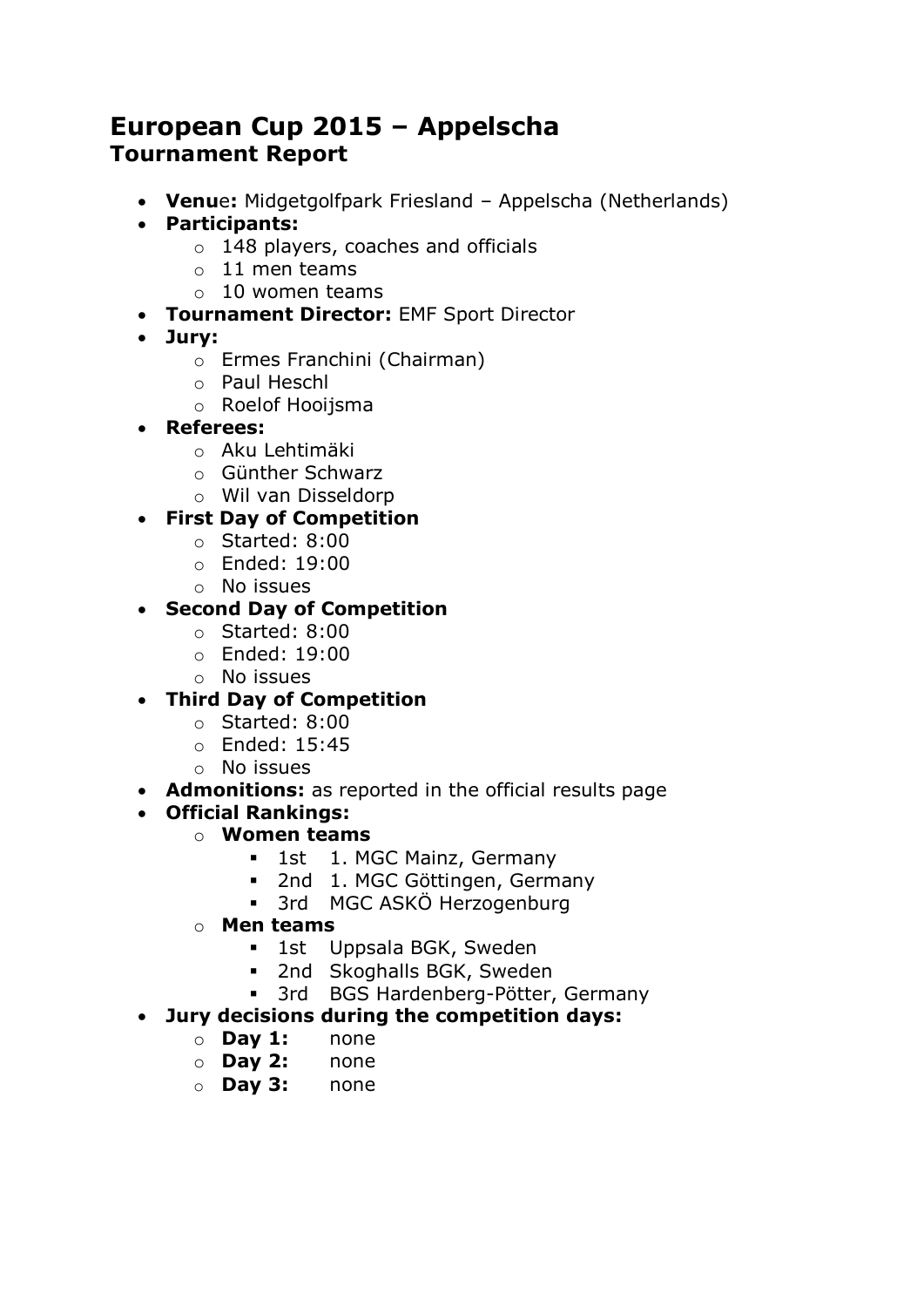



WMF Gold Sponsors





#### European Cup 2015

Updated: 2015-10-03 17:07 Get new pages automatically

#### 13 October 2015, Netherlands, Minigolfclub Appelscha, Feltcourse

**Official Rankings** Women team

1st 1. MGC Mainz, Germany 2nd 1, MGC Göttingen, Germany 3th MGC ASKÖ Herzogenburg, Austria Men team 1st Uppsala BGK, Sweden 2nd Skoghalls BGK, Sweden 3th BGS Hardenberg-Pötter, Germany

Tournament Director:

Ermes Franchini, European Minigolf Sports Federation Sport Director

Tournament Officer: Roelof Hooijsma, MGC Appelscha, Netherlands

Jury:

Ermes Franchini, European Minigolf Sports Federation Sport Director (Chairman) Paul Heschl, Austria Roelof Hooijsma, Netherlands

Referees:

Head referee: Aku Lehtimäki. Finland Referee: Günter Schwarz, Germany Referee: Wil Van Disseldorp, Netherlands

Substitutions:

Round 2, after lane 6 shot 2: G.S.P Vergiate out: Jean-Louis Cazzato in: Guido Mattaini Round 2, after lane 13: Skoghalls BGK out: Stefan Björk in: Lars Kvael Round 3, after lane 16: MGC Esneux out: Thierry Cappe in: Maurice Quintin Round 4, after lane 10 shot 3: MGC Oirschot (m) out: Steven Steiger in: Ramon Craane Round 5, after lane 18: Vizelgolfe out: Helana Ribeiro in: Filomena Mendes

**Admonitions** 

Round 3 Iane 17: Lars Brown, Uppsala BGK, A (rules) Round 5 lane 5: Jasmin Ehm, 1. MGC Göttingen, A (time) Round 5 lane 7: Michael Koziol, BGS Hardenberg-Pötter, A (time) Round 8 lane 13: Thomas Lottermoser, AKSÖ MGC Bischofshofen, A (rules) Round 8 lane 15: Harald Erlbruch, BGS Hardenberg-Pötter, A (rules)

The first competition day is stopped at 19.00 due to darkness. The men teams will continue the second competition day by shotgun, the women's teams start the 4th round on strength

The second competition day is stopped at 19:15 due to darkness. The third competition day wil start with shotgun at 08:00 and the following groups. Than the women finals follows.

> For pictures see: [FaceBook](https://www.facebook.com/pages/Minigolfclub-Appelscha/127726980640663/) and Minigolf [Appelscha.nl](http://www.minigolfappelscha.nl/ec-2015/fotos)

> > Result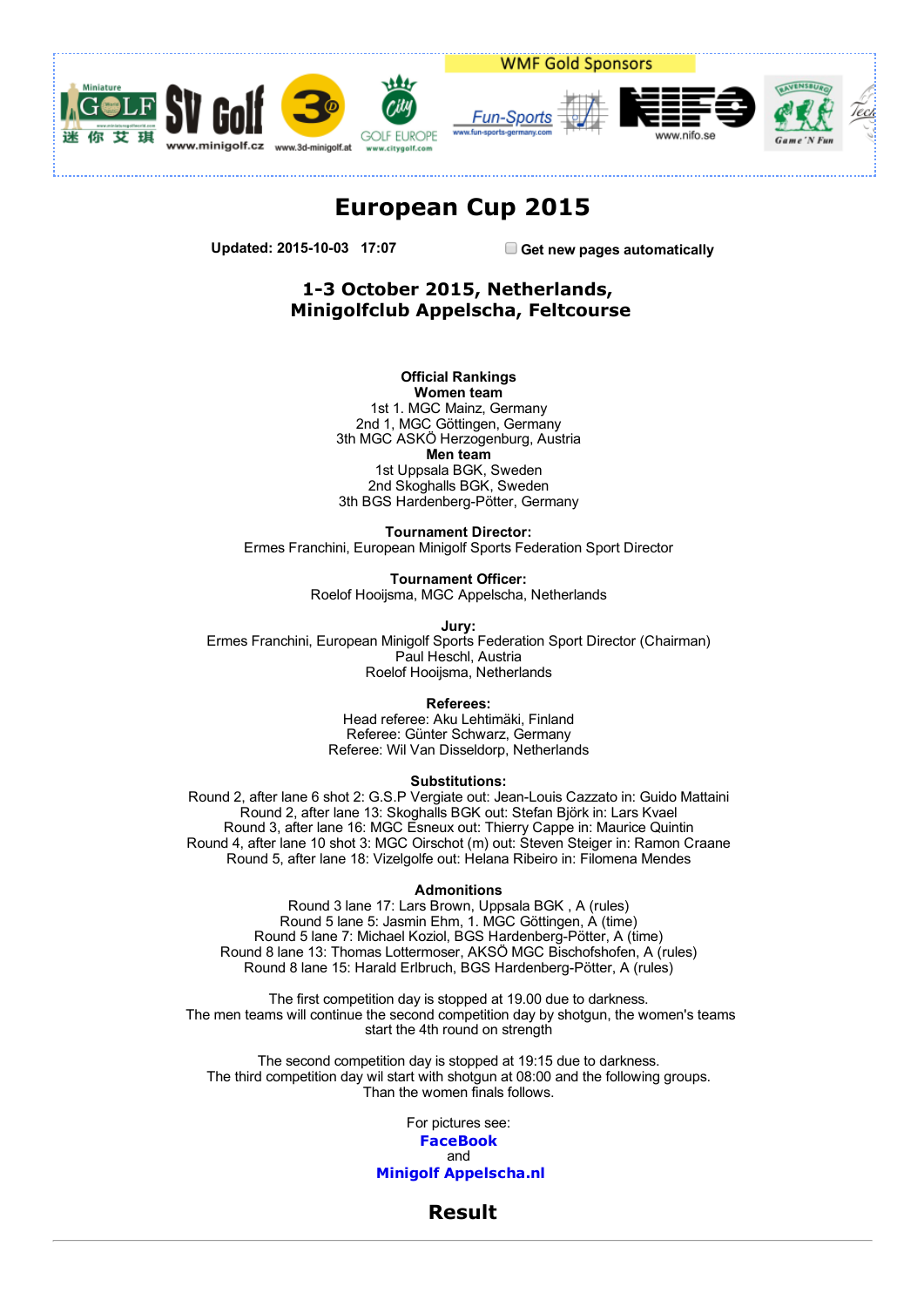|    |                                                 | Women                                         |                         |  |  |  |                                          |         |                      |
|----|-------------------------------------------------|-----------------------------------------------|-------------------------|--|--|--|------------------------------------------|---------|----------------------|
|    | <b>Rank Name</b>                                | Club                                          |                         |  |  |  | R1 R2 R3 R4 R5 R6 R7 R8 Average Diff Tot |         |                      |
|    | <b>1 Anne Bollrich</b>                          | 1. MGC Mainz                                  | 27 29 27 31 26 34 29 24 |  |  |  | 28.4 10 227                              |         |                      |
|    | 2 Stefanie Blendermann                          | 1. MGC Mainz                                  | 28 28 33 29 29 33 28 31 |  |  |  | 29,9                                     | 5 239   |                      |
|    | <b>3 Alice Kobisch</b>                          | 1. MGC Mainz                                  | 30 26 32 33 29 30 29 31 |  |  |  | 30,0                                     | 7 240   |                      |
|    | 4 Claudia Anderegg                              | MC Burgdorf (w)                               | 33 24 35 38 29 30 30 23 |  |  |  | 30,3                                     | 15 242  |                      |
|    | <sup>5</sup> Natasja Klarenbeek                 | MGC Oirschot (w)                              | 33 27 29 30 29 37       |  |  |  | 30,8                                     | 10 185  |                      |
|    | <b>6 Bianca Zodrow</b>                          | 1. MGC Göttingen                              | 29 33 34 28 35 31 32 26 |  |  |  | 31,0                                     | 9 248   |                      |
|    | 7 Nicole Gundert-Greiffendorf                   | 1. MGC Mainz                                  | 32 30 34 35 29 31 32 25 |  |  |  | 31,0                                     | 10 248  |                      |
|    | 8 Linda Lundberg                                | Gullbergsbro BGK                              | 31 29 31 29 32 35 35 28 |  |  |  | 31,3                                     | 7 250   |                      |
|    | 9 Loes van Gisbergen                            | MGC Oirschot (w)                              | 34 31 30 32 35 26       |  |  |  | 31,3                                     | 9 188   |                      |
|    | 10 Ilona de Kok                                 | MGC Oirschot (w)                              | 26 28 33 31 32 38       |  |  |  | 31,3                                     | 12 188  |                      |
|    | 11 Lucie Pavelková                              | 1. DGC Bystrice p/H                           | 28 36 29 34 33 31 32 29 |  |  |  | 31,5                                     | 8 2 5 2 |                      |
|    | <b>12 Birgit Heschl</b>                         | MGC ASKÖ Herzogenburg 32 33 29 29 34 30 28 37 |                         |  |  |  | 31,5                                     | 9 252   |                      |
|    | <b>13 Karin Heschl</b>                          | MGC ASKÖ Herzogenburg 29 34 35 28 35 29 32 31 |                         |  |  |  | 31,6                                     | 7 253   |                      |
|    | 14 Karolina Jandová                             | 1. DGC Bystrice p/H                           | 33 28 32 27 34 33 37 31 |  |  |  | 31,9                                     | 10 255  |                      |
|    | <b>15 Bernice Thors</b>                         | Gullbergsbro BGK                              | 39 31 28 29 30 32 34 32 |  |  |  | 31,9                                     | 11 255  |                      |
|    | 16 Yvonne Trachsel                              | MC Burgdorf (w)                               | 28 30 33 33 31 33 34 34 |  |  |  | 32,0                                     | 6 256   |                      |
|    | <b>17 Jasmin Ehm</b>                            | 1. MGC Göttingen                              | 34 30 31 30 32 34 31 35 |  |  |  | 32,1                                     | 5 257   |                      |
|    | 18 Alexandra von dem Knesebeck 1. MGC Göttingen |                                               | 34 36 30 28 40 30 31 28 |  |  |  | 32,1                                     | 12 257  |                      |
|    | <b>19 Evelyn Haberl</b>                         | MGC ASKÖ Herzogenburg 36 33 31 30 36 35 30 31 |                         |  |  |  | 32,8                                     | 6 262   |                      |
|    | 20 Alena Doleželová                             | 1. DGC Bystrice p/H                           | 30 36 34 35 29 41 31 29 |  |  |  | 33,1                                     | 12 265  |                      |
|    | 21 Anna Bandera                                 | G.S.P. Cusano Milanino                        | 33 34 29 29 37 37       |  |  |  | 33,2                                     | 8 199   |                      |
|    | <b>22 Paulien Jasper</b>                        | 1. MGC Göttingen                              | 37 32 36 34 30 38 40 32 |  |  |  | 34,9                                     | 10 279  |                      |
|    | 23 Katrin Nydegger                              | MC Burgdorf (w)                               | 37 34 31 32 35 34 34 43 |  |  |  | 35,0                                     | 12 280  |                      |
|    | <b>24 Nora Fause</b>                            | Gullbergsbro BGK                              | 41 36 37 33 28 35 40 32 |  |  |  | 35,3                                     | 13 282  |                      |
|    | <b>25 Regine Heschl</b>                         | MGC ASKÖ Herzogenburg 44 33 32 33 36 28 35 43 |                         |  |  |  | 35,5                                     | 16 284  |                      |
|    | 26 Ana Lopes                                    | Vizelgolfe                                    | 36 34 33 34 39 38       |  |  |  | 35,7                                     | 6 214   |                      |
|    | 27 Greta Wedman                                 | Manse RG, Tampere                             | 37 38 28 40 39 36       |  |  |  | 36,3 12 218                              |         |                      |
|    | 28 Antonella Flamini                            | G.S.P. Cusano Milanino                        | 35 47 33 33 44 35       |  |  |  | 37,8                                     | 14 227  |                      |
|    | 29 Silvia Bandera                               | G.S.P. Cusano Milanino                        | 39 35 32 36 40 46       |  |  |  | 38,0 14 228                              |         |                      |
|    | <b>30 Greta Janssens</b>                        | MGC Oirschot (w)                              | 39 43 34 39 39 36       |  |  |  | 38,3                                     | 9 2 3 0 |                      |
|    | 31 Amara Silva                                  | Vizelgolfe                                    | 45 36 40 35 41 40       |  |  |  | 39.5                                     | 10 237  |                      |
|    | 32 Lotta Onikki                                 | Manse RG, Tampere                             | 49 36 41 46 34 38       |  |  |  | 40,7 15 244                              |         |                      |
|    | <b>33 Filomena Mendes</b>                       | Vizelgolfe                                    | 37 41 42 40 47 41       |  |  |  | 41,3 10 248                              |         |                      |
|    | 34 Iris Borg                                    | Manse RG, Tampere                             | 41 43 43 37 37 54       |  |  |  | 42,5 17 255                              |         |                      |
| 35 | <b>Helena Ribeiro</b>                           | Vizelgolfe                                    | 37 37 49 39 48          |  |  |  | 42,0 12 210 not                          |         | <b>Did</b><br>finish |

|                          |               | Men |       |                         |  |                |  |                                 |  |
|--------------------------|---------------|-----|-------|-------------------------|--|----------------|--|---------------------------------|--|
| Rank Name                | Club          |     |       | R1 R2 R3                |  |                |  | R4 R5 R6 R7 R8 Average Diff Tot |  |
| 1 Carl-Johan Ryner       | Uppsala BGK   |     |       | 22 28 24 25 24 27 26 24 |  |                |  | 25.0 6 200                      |  |
| 2 Filip Johansson        | Skoghalls BGK |     | 28 29 | $\sim$ 27 $\sim$        |  | 24 28 25 28 23 |  | 26.5 6 212                      |  |
| <b>3 Fredrik Persson</b> | Uppsala BGK   |     | 32 27 | 27                      |  | 25 26 25 26 28 |  | 27.0 7 216                      |  |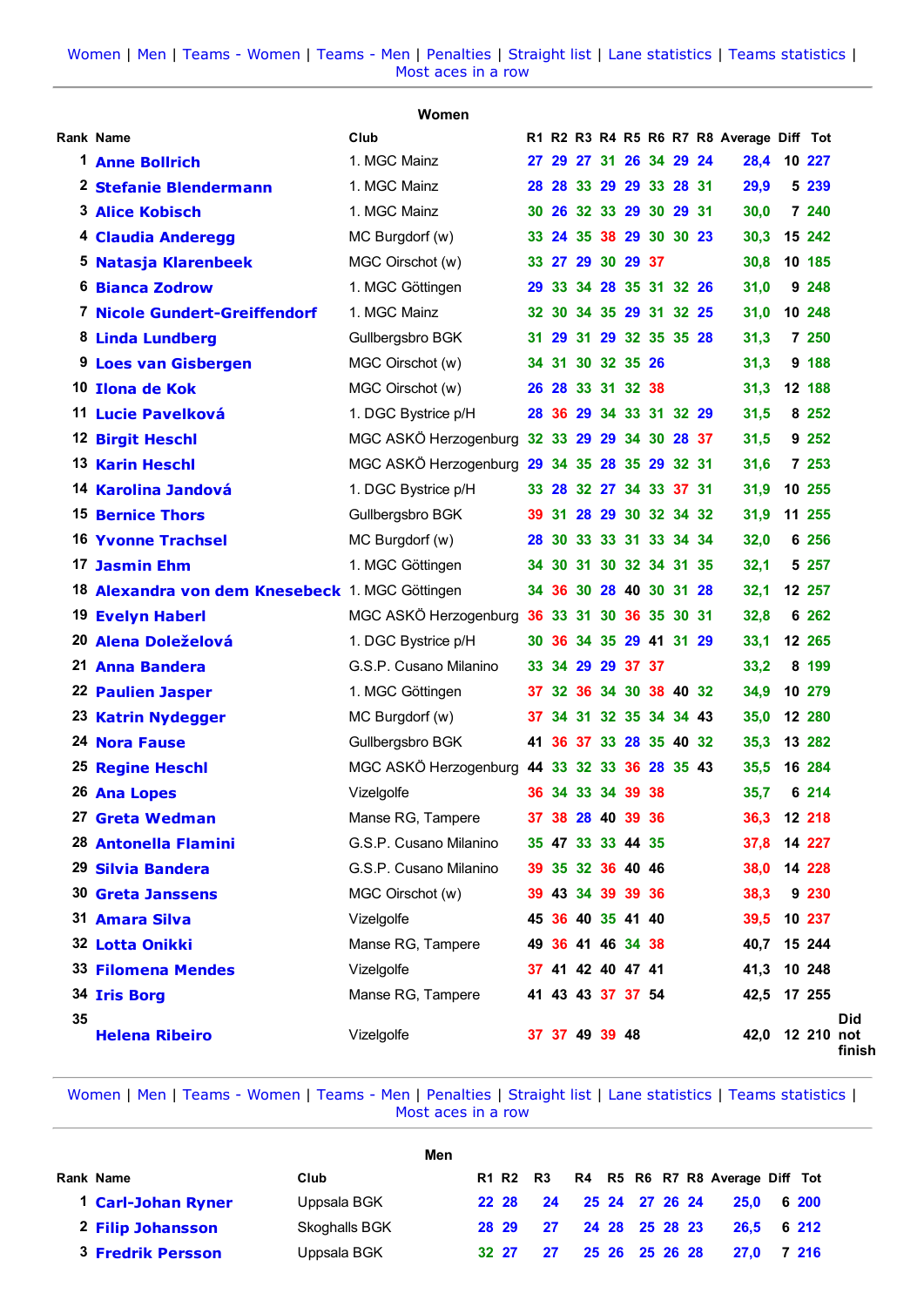| <b>4 Filiph Svensson</b>      | Skoghalls BGK                     | 27 24 |       | 26 | 29    | <b>28</b> |    | 29 26 28 | 27,1 |    | 5 217   |
|-------------------------------|-----------------------------------|-------|-------|----|-------|-----------|----|----------|------|----|---------|
| <b>5 Andreas Cederholm</b>    | Uppsala BGK                       | 26 26 |       | 24 | 29    | 30        |    | 29 27 26 | 27,1 |    | 6 217   |
| <b>6 Alexander Geist</b>      | <b>BGS Hardenberg-Pötter</b>      | 26    | 25    | 31 | 32    | 29        |    | 26 27 26 | 27,8 |    | 7 222   |
| 7 Anders Olsson               | Uppsala BGK                       | 29 32 |       | 28 | 28    | 28        |    | 25 25 28 | 27,9 |    | 7 223   |
| 8 Marián Straško              | MGC Olomouc                       | 26 28 |       | 29 | 28 28 |           |    | 31 29 27 | 28,3 |    | 5 2 2 6 |
| 9 Lars Brown                  | Uppsala BGK                       | 30 29 |       | 29 | 28    | 30        |    | 29 24 27 | 28,3 |    | 6 2 2 6 |
| <b>10 Anders Wiklund</b>      | Uppsala BGK                       | 28 27 |       | 25 | 30    | 33        | 30 | 27 26    | 28,3 | 8  | 226     |
| 11 Pavel Gerža                | <b>MGC Olomouc</b>                | 30 31 |       | 27 | 26 26 |           |    | 30 27 31 | 28,5 |    | 5 2 2 8 |
| <b>12 Ulf Kristiansson</b>    | Skoghalls BGK                     | 30    | 28    | 30 | 27 32 |           |    | 26 30 25 | 28,5 |    | 7 228   |
| 13 Karel Molnar               | <b>BGS Hardenberg-Pötter</b>      | 30    | 29    | 27 | 30    | 27        | 31 | 30 26    | 28,8 |    | 5 230   |
| <b>14 Marco Templin</b>       | <b>BGS Hardenberg-Pötter</b>      | 26 31 |       | 31 | 27 27 |           |    | 27 31 31 | 28,9 |    | 5 2 3 1 |
| <b>15 Rupert Westenthaler</b> | ASKÖ MGC Bischofshofen            | 30 31 |       | 29 | 27 24 |           |    | 32 31 27 | 28,9 |    | 8 231   |
| 16 Lars Kvael                 | Skoghalls BGK                     | 26    | 28    | 30 | 28    | 32        |    | 32 31 25 | 29,0 |    | 7 232   |
| 17 Sebastian Ekängen          | Skoghalls BGK                     | 31    | 29    | 27 | 30    | 35        |    | 26 25 29 | 29,0 | 10 | 232     |
| 18 Michael Koziol             | <b>BGS Hardenberg-Pötter</b>      | 30    | -32   | 31 | 29    | 29        |    | 28 27 27 | 29,1 |    | 5 233   |
| <b>19 Walter Erlbruch</b>     | <b>BGS Hardenberg-Pötter</b>      | 31    | 30    | 31 | 30    | 28        |    | 25 27 31 | 29,1 |    | 6 233   |
| 20 Marek Smejkal              | <b>MGC Olomouc</b>                | 30    | 30    | 32 | 26    | 29        | 29 | 30 30    | 29,5 |    | 6 236   |
| 21 Fredrik Tagesson           | Skoghalls BGK                     | 26 27 |       | 30 | 29    | 35        |    | 29 30 31 | 29,6 |    | 9 237   |
| 22 René Bos                   | MGC Oirschot (m)                  | 30 32 |       | 31 | 27    | -30       | 28 |          | 29,7 |    | 5 178   |
| 23 Michal Stancik             | <b>MGC Olomouc</b>                | 29    | 29    | 31 | 31    | 30        |    | 28 31 29 | 29,8 |    | 3 238   |
| <b>24 Harald Erlbruch</b>     | <b>BGS Hardenberg-Pötter</b>      | 28    | 27    | 28 | 31    | 34        | 35 | 28 27    | 29,8 | 8  | 238     |
| <b>25 Marcus Larsson</b>      | Uppsala BGK                       | 30 29 |       | 28 | 28 32 |           |    | 36 27 28 | 29,8 |    | 9 238   |
| 26 Rui Garcia                 | Minigolfe Clube de Portugal 30 31 |       |       | 29 | 31    | 27        | 31 |          | 29,8 |    | 4 179   |
| <b>27 Lorenzo Levis</b>       | G.S.P. Vergiate                   | 25    | 34    | 35 | 29    | 27        | 29 |          | 29,8 |    | 10 179  |
| <b>28 Jan Anderegg</b>        | MC Burgdorf                       | 32 30 |       | 31 | 27 30 |           |    | 29 31 30 | 30,0 | 5  | 240     |
| 29 Jan Metyš                  | <b>MGC Olomouc</b>                | 30 31 |       | 32 | 25 31 |           |    | 29 34 28 | 30,0 |    | 9 240   |
| <b>30 Reto Sommer</b>         | MC Burgdorf                       | 30    | 27    | 34 | 29    | 30        | 28 | 30 33    | 30,1 |    | 7 241   |
| 31 Matias Rôj                 | Botnia MGK                        |       | 33 26 | 34 | 27 31 |           | 30 |          | 30,2 |    | 8 181   |
| <b>32 Reinhard Schuster</b>   | ASKÖ MGC Bischofshofen 31 25      |       |       | 30 | 30 33 |           |    | 31 32 30 | 30,3 |    | 8 2 4 2 |
| <b>33 Raphael Maier</b>       | ASKÖ MGC Bischofshofen 32 33      |       |       | 31 | 31 27 |           |    | 31 28 30 | 30,4 |    | 6 243   |
| <b>34 David Bilek</b>         | <b>MGC Olomouc</b>                |       | 34 32 | 34 | 27    | 33        |    | 29 27 27 | 30,4 |    | 7 243   |
| <b>35 Thomas Lottermoser</b>  | ASKÖ MGC Bischofshofen            | 36 31 |       | 27 | 30 28 |           |    | 30 27 34 | 30,4 |    | 9 2 4 3 |
| <b>36 Daniel Klosek</b>       | <b>BGS Hardenberg-Pötter</b>      | 32 31 |       | 32 | 29 31 |           |    | 24 30 34 | 30,4 |    | 10 243  |
| 37 Riccardo Simonetta         | G.S.P. Vergiate                   | 29 33 |       | 27 | 29 33 |           | 33 |          | 30,7 |    | 6 184   |
| 38 Rudi Giroldini             | G.S.P. Vergiate                   | 32 31 |       | 34 | 31 29 |           | 28 |          | 30,8 |    | 6 185   |
| <b>39 Martin van Holland</b>  | MGC Oirschot (m)                  | 32 31 |       | 32 | 29 31 |           | 31 |          | 31,0 |    | 3 186   |
| <b>40 Daniel Moser</b>        | <b>MC Burgdorf</b>                | 29 35 |       | 27 | 28 34 |           |    | 35 29 32 | 31,1 |    | 8 2 4 9 |
| <b>41 Lars Anderegg</b>       | MC Burgdorf                       | 30 31 |       | 29 | 32 32 |           |    | 34 32 31 | 31,4 |    | 5 251   |
| 42 Guido Mattaini             | G.S.P. Vergiate                   | 29 27 |       | 32 | 35 36 |           | 32 |          | 31,8 |    | 9 191   |
| <b>43 Martin Knapp</b>        | ASKÖ MGC Bischofshofen 29 34      |       |       | 32 | 29 34 |           |    | 30 30 37 | 31,9 |    | 8 2 5 5 |
| 44 António Manuel             | Minigolfe Clube de Portugal 31 34 |       |       | 31 | 34 28 |           | 34 |          | 32,0 |    | 6 192   |
| <b>45 Ivan Baruscotti</b>     | G.S.P. Vergiate                   | 30 35 |       | 32 | 36 31 |           | 29 |          | 32,2 |    | 7 193   |
| <b>46 Andreas Lackner</b>     | ASKÖ MGC Bischofshofen            | 37 31 |       | 29 | 34 31 |           |    | 32 32 32 | 32,3 |    | 8 2 5 8 |
| <b>47 Marco Nicolussi</b>     | <b>MC Burgdorf</b>                | 30 33 |       | 29 | 33 33 |           |    | 36 33 34 | 32,6 |    | 7 261   |
| 48 Jirí Stanêk                | MGC Olomouc                       |       | 34 35 | 32 | 30    | 33        |    | 35 36 26 | 32,6 |    | 10 261  |
| 49 Tom Ahlberg                | <b>Botnia MGK</b>                 |       | 3434  | 31 | 31 35 |           | 31 |          | 32,7 |    | 4 196   |
| 50 Roberto Garbui             | G.S.P. Vergiate                   |       | 34 32 | 35 | 30 32 |           | 33 |          | 32,7 |    | 5 196   |
| 51 João Nabais                | Minigolfe Clube de Portugal 33 37 |       |       | 33 | 32 30 |           | 33 |          | 33,0 |    | 7 198   |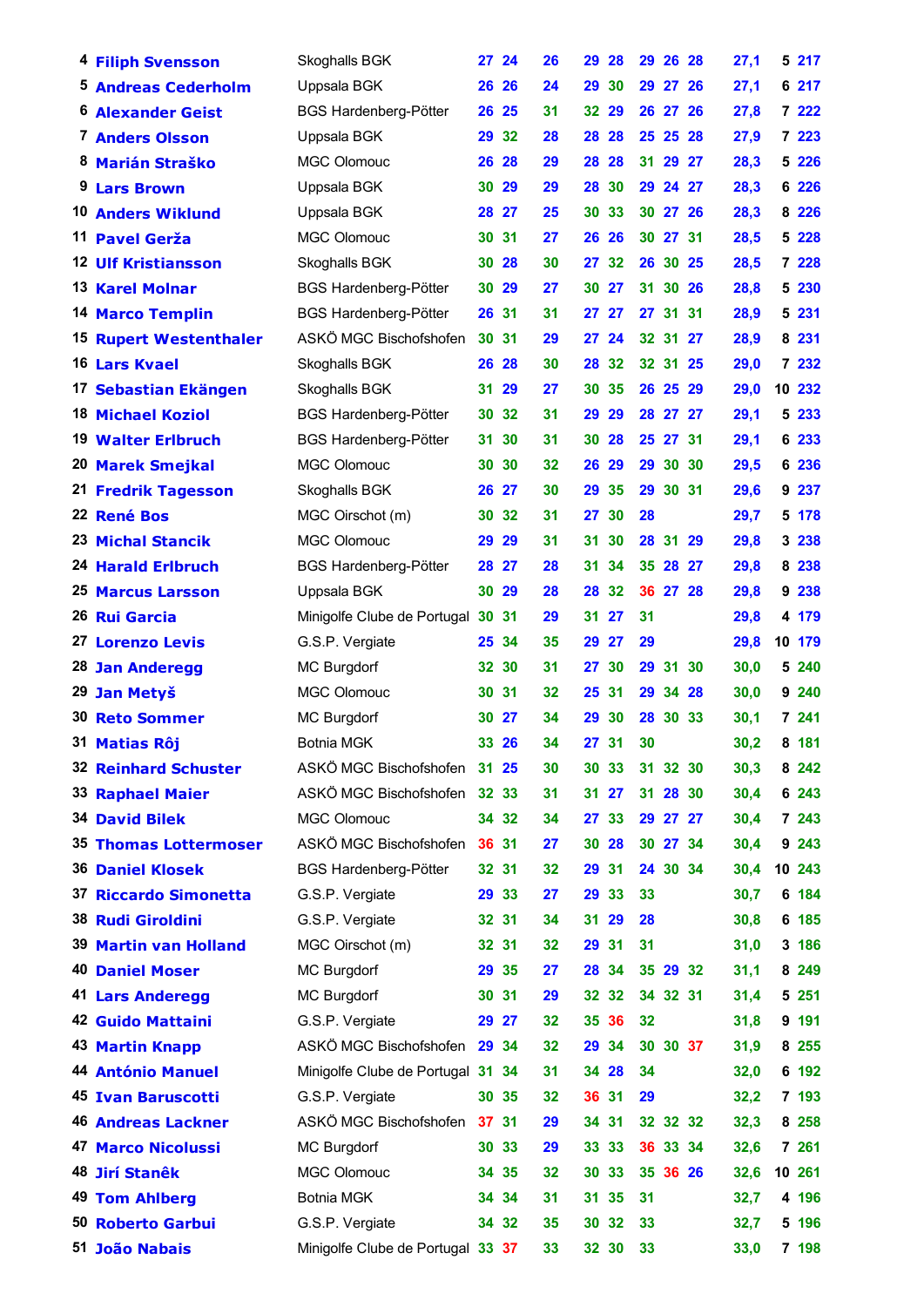|    | 52 Christian Gaisbacher   | ASKÖ MGC Bischofshofen         |    | 34 32       | 31       |    | 33 29     | 34              | 36 35    | 33,0        |          | 7 264   |                                    |
|----|---------------------------|--------------------------------|----|-------------|----------|----|-----------|-----------------|----------|-------------|----------|---------|------------------------------------|
|    | 53 Sören Martin           | Botnia MGK                     |    | 35 31       | 31       |    | 38 33     | 31              |          | 33,2        |          | 7 199   |                                    |
|    | 54 Tiago Cruz             | Minigolfe Clube de Portugal 29 |    | 36          | 34       | 30 | 38        | 33              |          | 33,3        |          | 9 200   |                                    |
|    | 55 Paulo Gomes            | Minigolfe Clube de Portugal 40 |    | 29          | 34       | 28 | 33        | 36              |          | 33,3        |          | 12 200  |                                    |
|    | <b>56 Roger Anderegg</b>  | <b>MC Burgdorf</b>             |    | 40 37       | 35       |    | 35 28     |                 | 33 29 31 | 33,5        |          | 12 268  |                                    |
|    | <b>57 Hans Verkooijen</b> | MGC Oirschot (m)               | 35 | 32          | 31       | 33 | 35        | 36              |          | 33,7        |          | 5 202   |                                    |
|    | <b>58 Chris Campfens</b>  | MGC Oirschot (m)               | 29 | 34          | 35       |    | 37 35     | 32              |          | 33,7        |          | 8 202   |                                    |
|    | 59 João Miguel            | Minigolfe Clube de Portugal    | 38 | 29          | 33       | 36 | 36        | $32\phantom{a}$ |          | 34,0        |          | 9 204   |                                    |
|    | <b>60 Ramon Craane</b>    | MGC Oirschot (m)               |    | 36 29       | 37       |    | 30 35     | 40              |          | 34,5        |          | 11 207  |                                    |
|    | 61 Timo Kammonen          | <b>Botnia MGK</b>              | 34 | 35          | 40       | 31 | 35        | 33              |          | 34,7        |          | 9 208   |                                    |
|    | 62 Jeroen van Holland     | MGC Oirschot (m)               |    | 33 36       | 27       |    | 37 35     | 41              |          | 34,8        |          | 14 209  |                                    |
|    | <b>63 Raymond Leemans</b> | <b>MGC Esneux</b>              |    | 33 37       | 39       |    | 40 31     | 36              |          | 36,0        |          | 9 216   |                                    |
|    | <b>64 Kjell Sandberg</b>  | <b>Botnia MGK</b>              |    | 30 39       | 36       |    | 40 36     | 38              |          | 36,5        |          | 10 219  |                                    |
|    | 65 Jean-Pierre Jacob      | <b>MGC Esneux</b>              |    | 34 45       | 32       | 38 | 40        | 38              |          | 37,8        |          | 13 227  |                                    |
|    | <b>66 Christer Sund</b>   | <b>Botnia MGK</b>              |    | 34 39       | 40       |    | 35 40     | 40              |          | 38,0        |          | 6 228   |                                    |
|    | 67 Pascal de Roeck        | <b>MGC Esneux</b>              |    | 42 41       | 37       |    | 46 32     | 37              |          | 39,2        |          | 14 235  |                                    |
|    | 68 Markus Sommer          | MC Burgdorf                    |    | 34 37       | 42       | 40 | 39        |                 | 40 42 41 | 39,4        |          | 8 3 1 5 |                                    |
|    | <b>69 Jaques Libert</b>   | <b>MGC Esneux</b>              |    | 40 34       | 56       |    | 35 38     | 45              |          | 41,3        |          | 22 248  |                                    |
|    | <b>70 Maurice Quintin</b> | <b>MGC Esneux</b>              |    | 52 38       | 41       |    | 43 43     | 45              |          | 43,7 14 262 |          |         |                                    |
| 71 | <b>Erwin Hansen</b>       | <b>MGC Esneux</b>              |    | 44 32       | 38       |    | 40 42 126 |                 |          | 53.7        |          |         | <b>Did</b><br>94 322 not<br>finish |
| 72 | <b>Stefan Björk</b>       | Skoghalls BGK                  | 34 | 30          | 30       |    | 27 30     |                 |          | 30,2        |          |         | <b>Did</b><br>7 151 not<br>finish  |
| 73 | <b>Steven Steiger</b>     | MGC Oirschot (m)               |    | 32 33       | 33 25 10 |    |           |                 |          | 34,6        |          |         | <b>Did</b><br>1 123 not<br>finish  |
| 74 | <b>Thierry Cappe</b>      | <b>MGC Esneux</b>              |    | 41 42 50 16 |          |    |           |                 |          | 46,0        |          |         | <b>Did</b><br>1 133 not<br>finish  |
| 75 | <b>Jean-Louis Cazzato</b> | G.S.P. Vergiate                |    | 34 34       |          |    |           |                 |          | 34,0        | $\bf{0}$ |         | <b>Did</b><br>68 not<br>finish     |

|                                |     |                | <b>TEAMS</b> |     |                |     |     |     |      |              |
|--------------------------------|-----|----------------|--------------|-----|----------------|-----|-----|-----|------|--------------|
|                                |     |                | Women        |     |                |     |     |     |      |              |
| Rank Team                      | R1  | R <sub>2</sub> | R3           | R4  | R <sub>5</sub> | R6  | R7  | R8  |      | Avg Total    |
| 1 1. MGC Mainz                 | 90  | 84             | 99           | 97  | 87             | 94  | 89  | 87  | 30.3 | 727          |
| 2 1. MGC Göttingen             | 97  | 99             | 95           | 86  | 107            | 95  | 94  | 89  | 31,8 | 762          |
| <b>3 MGC ASKÖ Herzogenburg</b> | 97  | 100            | 95           | 87  | 105            | 94  | 90  | 99  | 32.0 | 767          |
| 4 1. DGC Bystrice p/H          | 91  | 100            | 95           | 96  | 96             | 105 | 100 | 89  | 32,2 | 772          |
| 5 MC Burgdorf (w)              | 98  | 88             | 99           | 103 | 95             | 97  | 98  | 100 | 32.4 | 778          |
| <b>6 Gullbergsbro BGK</b>      | 111 | 96             | 96           | 91  | 90             | 102 | 109 | 92  | 32.8 | 787          |
| 7 MGC Oirschot (w)             | 98  | 98             | 96           | 100 | 100            | 111 |     |     |      | 33,5 603 324 |
| 8 G.S.P. Cusano Milanino       | 107 | 116            | 94           | 98  | 121            | 118 |     |     |      | 36,3 654 324 |
| 9 Vizelgolfe                   | 118 | 107            | 122          | 108 | 128            | 119 |     |     |      | 39,0 702 324 |
| 10 Manse RG, Tampere           | 127 | 117            | 112          | 123 | 110            | 128 |     |     |      | 39,8 717 324 |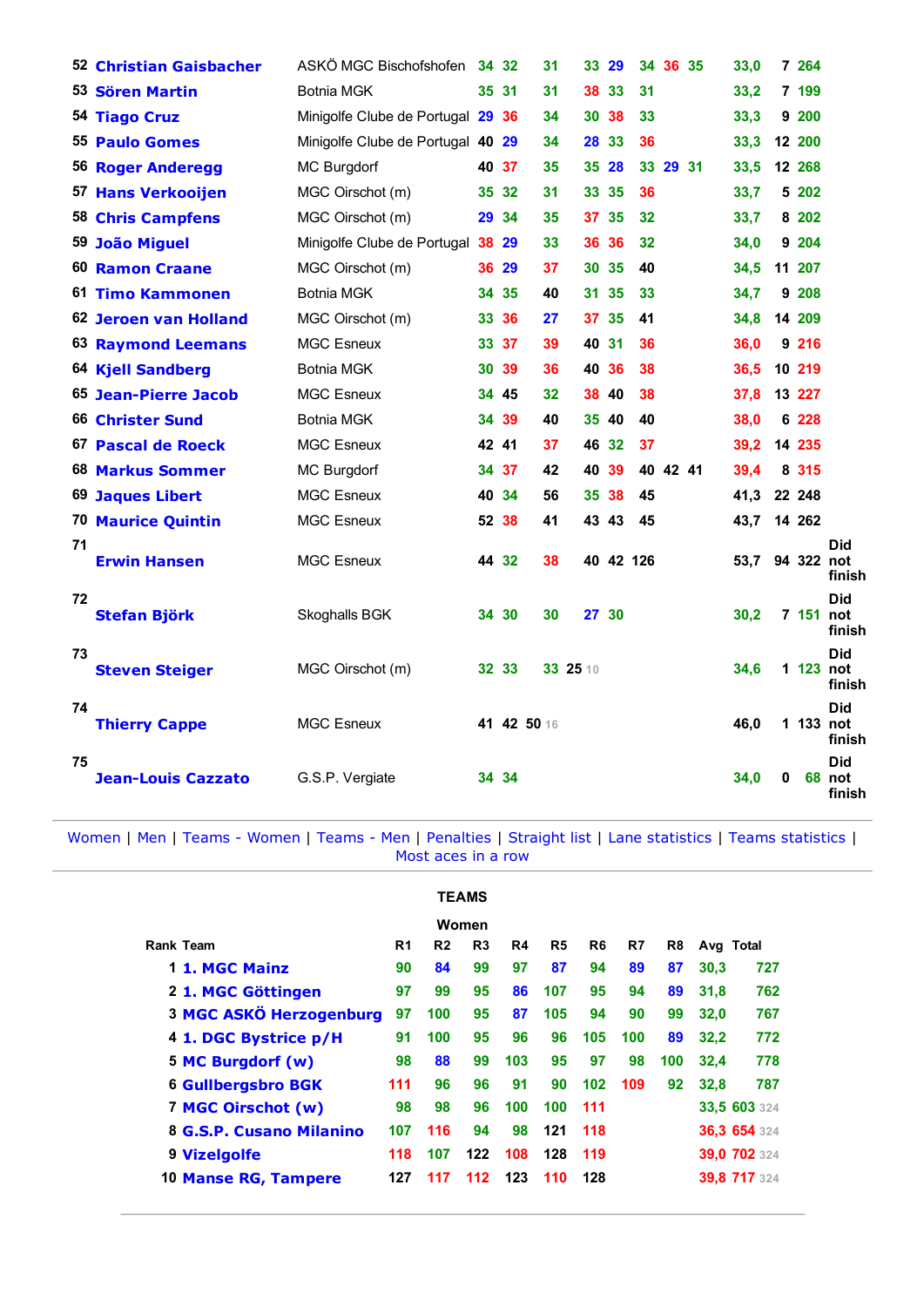| 1 1. MGC Mainz (0 substitutes)           | R1       | R <sub>2</sub>       | R <sub>3</sub> | R4       | R <sub>5</sub> | R6             | R7       | R8       | Avg Total                  |
|------------------------------------------|----------|----------------------|----------------|----------|----------------|----------------|----------|----------|----------------------------|
| <b>Stefanie Blendermann</b>              | 28       | 28                   | 33             | 29       | 29             | 33             | 28       | 31       | 29,9<br>239                |
| <b>Nicole Gundert-Greiffendorf</b>       | 32       | 30                   | 34             | 35       | 29             | 31             | 32       | 25       | 31,0<br>248                |
| <b>Alice Kobisch</b>                     | 30       | 26                   | 32             | 33       | 29             | 30             | 29       | 31       | 30,0<br>240                |
| <b>Anne Bollrich</b>                     |          |                      |                |          |                |                |          |          |                            |
|                                          | 90       | 84                   | 99             | 97       | 87             | 94             | 89       | 87       | 30,3 727                   |
|                                          |          |                      |                |          |                |                |          |          |                            |
| 2 1. MGC Göttingen (0 substitutes)       | R1       | R <sub>2</sub>       | R3             | R4       | R <sub>5</sub> | R6             | R7       | R8       | Avg Total                  |
| <b>Jasmin Ehm</b>                        | 34       | 30                   | 31             | 30       | 32             | 34             | 31       | 35       | 32,1<br>257                |
| Alexandra von dem Knesebeck              | 34       | 36                   | 30             | 28       | 40             | 30             | 31       | 28       | 32,1<br>257                |
| <b>Bianca Zodrow</b>                     | 29       | 33                   | 34             | 28       | 35             | 31             | 32       | 26       | 31,0<br>248                |
| <b>Paulien Jasper</b>                    |          |                      |                |          |                |                |          |          |                            |
|                                          | 97       | 99                   | 95             | 86       | 107            | 95             | 94       | 89       | 31,8<br>762                |
| 3 MGC ASKÖ Herzogenburg (0 substitutes)  | R1       | R <sub>2</sub>       | R3             | R4       | R5             | R6             | R7       | R8       | Avg Total                  |
| <b>Birgit Heschl</b>                     | 32       | 33                   | 29             | 29       | 34             | 30             | 28       | 37       | 31,5<br>252                |
| <b>Evelyn Haberl</b>                     | 36       | 33                   | 31             | 30       | 36             | 35             | 30       | 31       | 32,8<br>262                |
| <b>Karin Heschl</b>                      | 29       | 34                   | 35             | 28       | 35             | 29             | 32       | 31       | 31,6 253                   |
| <b>Regine Heschl</b>                     |          |                      |                |          |                |                |          |          |                            |
|                                          | 97       | 100                  | 95             | 87       | 105            | 94             | 90       | 99       | 32,0<br>767                |
|                                          |          |                      |                |          |                |                |          |          |                            |
| 4 1. DGC Bystrice p/H (0 substitutes)    | R1       | R <sub>2</sub>       | R3             | R4       | R <sub>5</sub> | R6             | R7       | R8       | Avg Total                  |
| <b>Karolina Jandová</b>                  | 33       | 28                   | 32             | 27       | 34             | 33             | 37       | 31       | 31,9<br>255                |
| Lucie Pavelková                          | 28       | 36                   | 29             | 34       | 33             | 31             | 32       | 29       | 31,5<br>252                |
| <b>Alena Doleželová</b>                  | 30       | 36                   | 34             | 35       | 29             | 41             | 31       | 29       | 33,1<br>265                |
|                                          | 91       | 100                  | 95             | 96       | 96             | 105            | 100      | 89       | 32,2<br>772                |
|                                          |          |                      |                |          |                |                |          |          |                            |
| 5 MC Burgdorf (w) (0 substitutes)        | R1       | R <sub>2</sub><br>34 | R3<br>31       | R4<br>32 | R <sub>5</sub> | R <sub>6</sub> | R7<br>34 | R8<br>43 | Avg Total                  |
| <b>Katrin Nydegger</b>                   | 37<br>33 | 24                   | 35             | 38       | 35<br>29       | 34<br>30       | 30       | 23       | 35,0<br>280<br>30,3<br>242 |
| <b>Claudia Anderegg</b>                  | 28       | 30                   | 33             | 33       | 31             | 33             | 34       | 34       | 32,0<br>256                |
| <b>Yvonne Trachsel</b>                   | 98       | 88                   | 99             | 103      | 95             | 97             | 98       | 100      | 32,4 778                   |
|                                          |          |                      |                |          |                |                |          |          |                            |
| 6 Gullbergsbro BGK (0 substitutes)       | R1       | R <sub>2</sub>       | R <sub>3</sub> | R4       | R <sub>5</sub> | R6             | R7       | R8       | Avg Total                  |
| <b>Linda Lundberg</b>                    | 31       | 29                   | 31             | 29       | 32             | 35             | 35       | 28       | 31,3<br>250                |
| <b>Nora Fause</b>                        | 41       | 36                   | 37             | 33       | 28             | 35             | 40       | 32       | 35,3<br>282                |
| <b>Bernice Thors</b>                     | 39       | 31                   | 28             | 29       | 30             | 32             | 34       | 32       | 31,9<br>255                |
|                                          | 111      | 96                   | 96             | 91       | 90             | 102            | 109      | 92       | 32,8 787                   |
|                                          |          |                      |                |          |                |                |          |          |                            |
| 7 MGC Oirschot (w) (0 substitutes)       | R1       | R <sub>2</sub>       | R3             | R4       | R <sub>5</sub> | R6             | R7       | R8       | Avg Total                  |
| <b>Greta Janssens</b>                    | 39       | 43                   | 34             | 39       | 39             | 36             |          |          | 38,3<br>230                |
| Natasja Klarenbeek                       | 33       | 27                   | 29             | 30       | 29             | 37             |          |          | 30,8<br>185                |
| <b>Ilona de Kok</b>                      | 26       | 28                   | 33             | 31       | 32             | 38             |          |          | 31,3<br>188                |
| <b>Loes van Gisbergen</b>                | 98       | 98                   | 96             |          | 100            | 111            |          |          |                            |
|                                          |          |                      |                | 100      |                |                |          |          | 33,5 603                   |
| 8 G.S.P. Cusano Milanino (0 substitutes) | R1       | R <sub>2</sub>       | R3             | R4       | R <sub>5</sub> | R6             | R7       | R8       | Avg Total                  |
| <b>Antonella Flamini</b>                 | 35       | 47                   | 33             | 33       | 44             | 35             |          |          | 37,8 227                   |
| <b>Silvia Bandera</b>                    | 39       | 35                   | 32             | 36       | 40             | 46             |          |          | 38,0<br>228                |
| <b>Anna Bandera</b>                      | 33       | 34                   | 29             | 29       | 37             | 37             |          |          | 33,2<br>199                |
|                                          | 107      | 116                  | 94             | 98       | 121            | 118            |          |          | 36,3 654                   |
|                                          |          |                      |                |          |                |                |          |          |                            |
| 9 Vizelgolfe (1 substitute)              | R1       | R <sub>2</sub>       | R <sub>3</sub> | R4       | R <sub>5</sub> | R <sub>6</sub> | R7       | R8       | Avg Total                  |
| <b>Helena Ribeiro</b>                    | 37       | 37                   | 49             | 39       | 48 ⊙           |                |          |          | 42,0 210                   |
|                                          |          |                      |                |          |                |                |          |          |                            |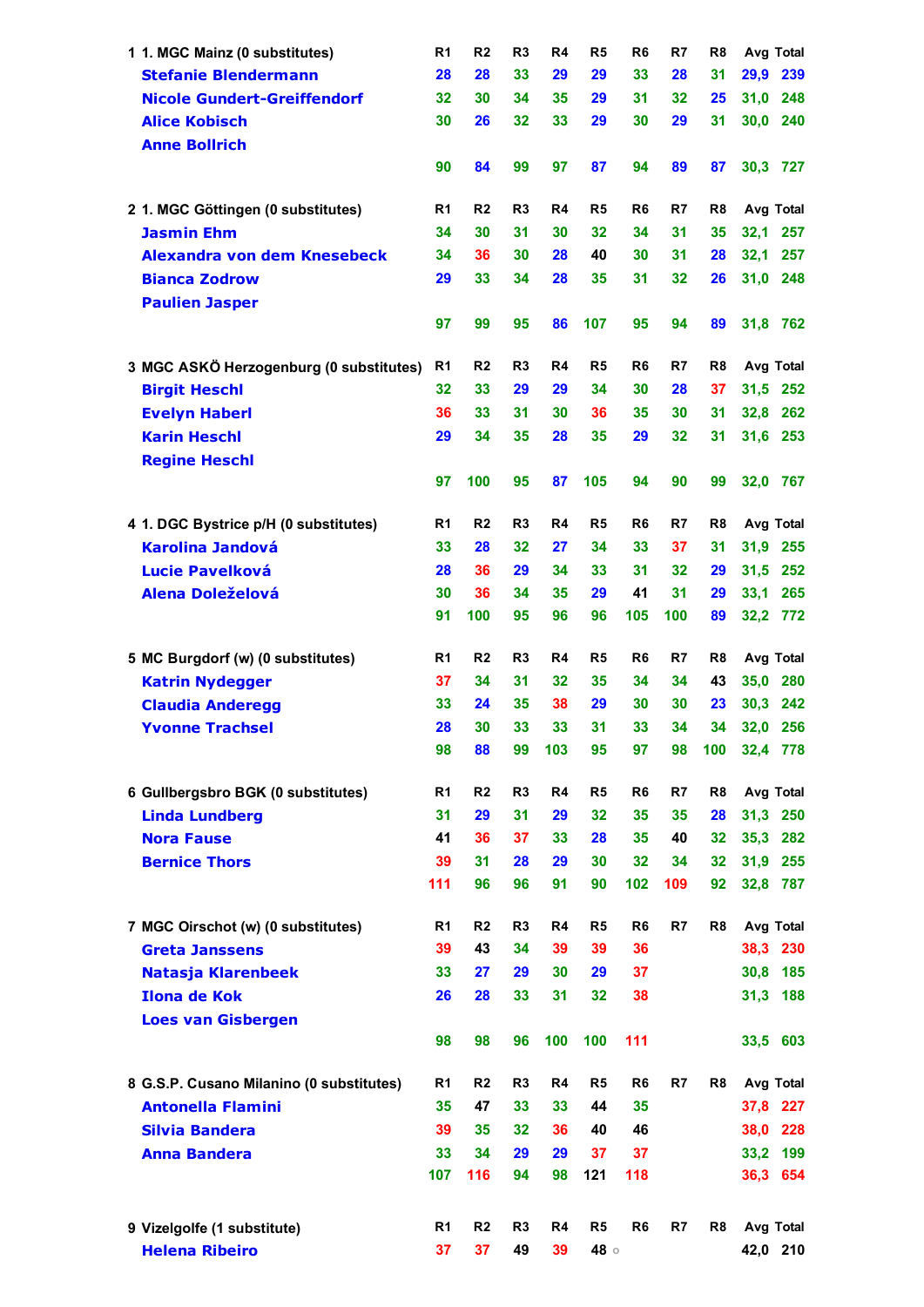| <b>Ana Lopes</b>                     | 36  | 34             | 33  | 34  | 39  | 38  |    |    |      | 35,7 214  |
|--------------------------------------|-----|----------------|-----|-----|-----|-----|----|----|------|-----------|
| <b>Amara Silva</b>                   | 45  | 36             | 40  | 35  | 41  | 40  |    |    |      | 39,5 237  |
| <b>Filomena Mendes</b>               |     |                |     |     |     | 41  |    |    | 41,3 | -41       |
|                                      | 118 | 107            | 122 | 108 | 128 | 119 |    |    | 39,0 | 702       |
| 10 Manse RG, Tampere (0 substitutes) | R1  | R <sub>2</sub> | R3  | R4  | R5  | R6  | R7 | R8 |      | Avg Total |
| Lotta Onikki                         | 49  | 36             | 41  | 46  | 34  | 38  |    |    |      | 40,7 244  |
| <b>Iris Borg</b>                     | 41  | 43             | 43  | 37  | 37  | 54  |    |    |      | 42,5 255  |
| <b>Greta Wedman</b>                  | 37  | 38             | 28  | 40  | 39  | 36  |    |    |      | 36,3 218  |
|                                      | 127 | 117            | 112 | 123 | 110 | 128 |    |    | 39,8 | 717       |

|                                         |                |                | <b>TEAMS</b>   |                |                |                |                |                |                |      |                |           |
|-----------------------------------------|----------------|----------------|----------------|----------------|----------------|----------------|----------------|----------------|----------------|------|----------------|-----------|
|                                         |                |                | Men            |                |                |                |                |                |                |      |                |           |
| <b>Rank Team</b>                        | R <sub>1</sub> | R <sub>2</sub> | R <sub>3</sub> | R4             | R <sub>5</sub> | R <sub>6</sub> | R <sub>7</sub> |                | R <sub>8</sub> |      | Avg Total      |           |
| 1 Uppsala BGK                           | 167            | 169            | 157            | 165            | 171            | 165            | 155            |                | 159            | 27,3 | 1308           |           |
| 2 Skoghalls BGK                         | 176            | 167            | 170            | 167            | 190            | 167            | 170            |                | 161            | 28,5 | 1368           |           |
| <b>3 BGS Hardenberg-Pötter</b>          | 171            | 174            | 179            | 179            | 174            | 172            | 170            |                | 168            | 28,9 | 1387           |           |
| <b>4 MGC Olomouc</b>                    | 179            | 181            | 185            | 163            | 177            | 176            | 178            |                | 172            | 29,4 | 1411           |           |
| <b>5 ASKÖ MGC Bischofshofen</b>         | 200            | 183            | 177            | 185            | 172            | 190            | 186            |                | 188            | 30,9 | 1481           |           |
| <b>6 MC Burgdorf</b>                    | 191            | 193            | 185            | 184            | 187            | 195            | 184            |                | 191            | 31,5 | 1510           |           |
| 7 G.S.P. Vergiate                       | 184            | 198            | 195            | 190            | 188            | 184            |                |                |                |      | 31,6 1139 648  |           |
| 8 Minigolfe Clube de Portugal 201       |                | 196            | 194            | 191            | 192            | 199            |                |                |                |      | 32,6 1173 648  |           |
| 9 MGC Oirschot (m)                      | 191            | 198            | 189            | 202            | 201            | 208            |                |                |                |      | 33,0 1189 648  |           |
| 10 Botnia MGK                           | 200            | 204            | 212            | 202            | 210            | 203            |                |                |                |      | 34,2 1231 648  |           |
| <b>11 MGC Esneux</b>                    | 234            | 231            | 258            | 242            | 226            | 327            |                |                |                |      | 42,2 1518 648  |           |
| 1 Uppsala BGK (0 substitutes)           |                | R <sub>1</sub> | R <sub>2</sub> | R <sub>3</sub> |                | R4             | R <sub>5</sub> | R <sub>6</sub> | R7             |      | R <sub>8</sub> | Avg Total |
| <b>Anders Wiklund</b>                   |                | 28             | 27             | 25             |                | 30             | 33             | 30             | 27             |      | 28,3<br>26     | 226       |
| <b>Andreas Cederholm</b>                |                | 26             | 26             | 24             |                | 29             | 30             | 29             | 27             |      | 26<br>27,1     | 217       |
| <b>Anders Olsson</b>                    |                | 29             | 32             | 28             |                | 28             | 28             | 25             | 25             |      | 28<br>27,9     | 223       |
| <b>Fredrik Persson</b>                  |                | 32             | 27             | 27             |                | 25             | 26             | 25             | 26             |      | 28<br>27,0     | 216       |
| <b>Lars Brown</b>                       |                | 30             | 29             | 29             |                | 28             | 30             | 29             | 24             |      | 28,3<br>27     | 226       |
| <b>Carl-Johan Ryner</b>                 |                | 22             | 28             | 24             |                | 25             | 24             | 27             | 26             |      | 24<br>25,0     | 200       |
| <b>Marcus Larsson</b>                   |                |                |                |                |                |                |                |                |                |      |                |           |
|                                         |                | 167            | 169            | 157            | 165            |                | 171            | 165            | 155            |      | 159            | 27,3 1308 |
| 2 Skoghalls BGK (1 substitute)          |                | R <sub>1</sub> | R <sub>2</sub> | R3             |                | R4             | R <sub>5</sub> | R <sub>6</sub> | R7             |      | R <sub>8</sub> | Avg Total |
| <b>Ulf Kristiansson</b>                 |                | 30             | 28             | 30             |                | 27             | 32             | 26             | 30             |      | 28,5<br>25     | 228       |
| <b>Filip Johansson</b>                  |                | 28             | 29             | 27             |                | 24             | 28             | 25             | 28             |      | 26,5<br>23     | 212       |
| <b>Stefan Björk</b>                     |                | 34             | 23130          |                |                |                |                |                |                |      | 30,2           | 57        |
| Sebastian Ekängen                       |                | 31             | 29             | 27             |                | 30             | 35             | 26             | 25             |      | 29             | 29,0 232  |
| <b>Filiph Svensson</b>                  |                | 27             | 24             | 26             |                | 29             | 28             | 29             | 26             |      | 27,1<br>28     | 217       |
| <b>Fredrik Tagesson</b>                 |                | 26             | 27             | 30             |                | 29             | 35             | 29             | 30             |      | 29,6<br>31     | 237       |
| <b>Lars Kvael</b>                       |                |                | 7 5 i          | 30             |                | 28             | 32             | 32             | 31             |      | 29,0<br>25     | 185       |
|                                         |                | 176            | 167            | 170            | 167            |                | 190            | 167            | 170            |      | 161            | 28,5 1368 |
| 3 BGS Hardenberg-Pötter (0 substitutes) |                | R <sub>1</sub> | R <sub>2</sub> | R <sub>3</sub> |                | R4             | R <sub>5</sub> | R <sub>6</sub> | R7             |      | R <sub>8</sub> | Avg Total |
| <b>Michael Koziol</b>                   |                | 30             | 32             | 31             |                | 29             | 29             | 28             | 27             |      | 27             | 29,1 233  |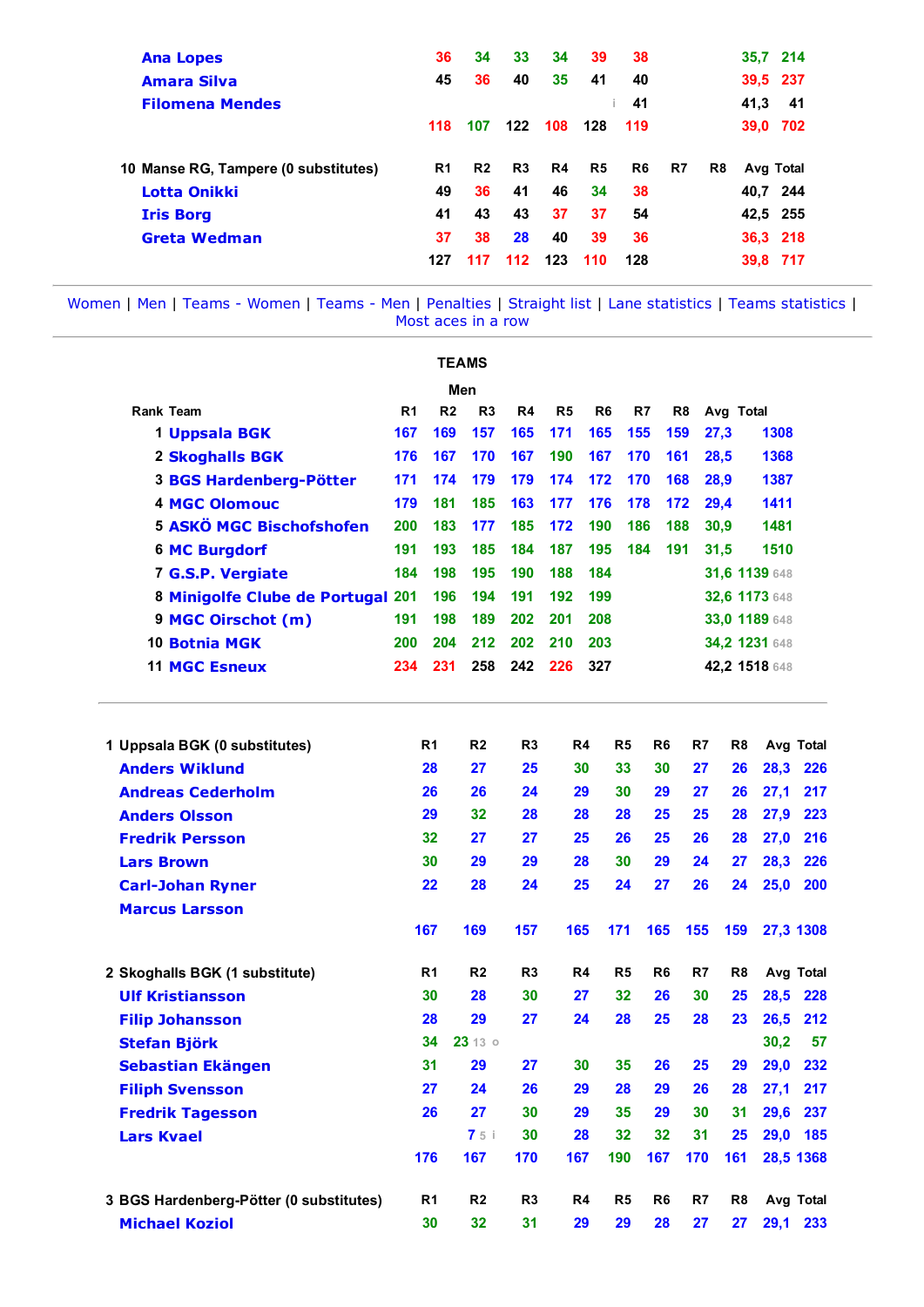| <b>Alexander Geist</b>                        | 26             | 25             | 31             | 32  | 29             | 26             | 27  | 26             | 27,8      | 222       |
|-----------------------------------------------|----------------|----------------|----------------|-----|----------------|----------------|-----|----------------|-----------|-----------|
| <b>Marco Templin</b>                          | 26             | 31             | 31             | 27  | 27             | 27             | 31  | 31             | 28,9      | 231       |
| <b>Walter Erlbruch</b>                        | 31             | 30             | 31             | 30  | 28             | 25             | 27  | 31             | 29,1      | 233       |
| <b>Karel Molnar</b>                           | 30             | 29             | 27             | 30  | 27             | 31             | 30  | 26             | 28,8      | 230       |
| <b>Harald Erlbruch</b>                        | 28             | 27             | 28             | 31  | 34             | 35             | 28  | 27             | 29,8      | 238       |
| <b>Daniel Klosek</b>                          |                |                |                |     |                |                |     |                |           |           |
|                                               | 171            | 174            | 179            | 179 | 174            | 172            | 170 | 168            |           | 28,9 1387 |
|                                               |                |                |                |     |                |                |     |                |           |           |
| 4 MGC Olomouc (0 substitutes)                 | R <sub>1</sub> | R <sub>2</sub> | R <sub>3</sub> | R4  | R <sub>5</sub> | R <sub>6</sub> | R7  | R <sub>8</sub> |           | Avg Total |
| <b>David Bilek</b>                            | 34             | 32             | 34             | 27  | 33             | 29             | 27  | 27             | 30,4      | 243       |
| Jan Metyš                                     | 30             | 31             | 32             | 25  | 31             | 29             | 34  | 28             | 30,0      | 240       |
| <b>Marián Straško</b>                         | 26             | 28             | 29             | 28  | 28             | 31             | 29  | 27             | 28,3      | 226       |
| <b>Michal Stancik</b>                         | 29             | 29             | 31             | 31  | 30             | 28             | 31  | 29             | 29,8      | 238       |
| <b>Marek Smejkal</b>                          | 30             | 30             | 32             | 26  | 29             | 29             | 30  | 30             | 29,5      | 236       |
| <b>Pavel Gerža</b>                            | 30             | 31             | 27             | 26  | 26             | 30             | 27  | 31             | 28,5      | 228       |
| <b>Jirí Stanêk</b>                            |                |                |                |     |                |                |     |                |           |           |
|                                               | 179            | 181            | 185            | 163 | 177            | 176            | 178 | 172            | 29,4 1411 |           |
| 5 ASKÖ MGC Bischofshofen (0 substitutes)      | R1             | R <sub>2</sub> | R <sub>3</sub> | R4  | R <sub>5</sub> | R6             | R7  | R8             |           | Avg Total |
| <b>Rupert Westenthaler</b>                    | 30             | 31             | 29             | 27  | 24             | 32             | 31  | 27             | 28,9      | 231       |
| <b>Thomas Lottermoser</b>                     | 36             | 31             | 27             | 30  | 28             | 30             | 27  | 34             | 30,4      | 243       |
| <b>Christian Gaisbacher</b>                   | 34             | 32             | 31             | 33  | 29             | 34             | 36  | 35             | 33,0      | 264       |
| <b>Raphael Maier</b>                          | 32             | 33             | 31             | 31  | 27             | 31             | 28  | 30             | 30,4      | 243       |
| <b>Reinhard Schuster</b>                      | 31             | 25             | 30             | 30  | 33             | 31             | 32  | 30             | 30,3      | 242       |
| <b>Andreas Lackner</b>                        | 37             | 31             | 29             | 34  | 31             | 32             | 32  | 32             |           | 32,3 258  |
| <b>Martin Knapp</b>                           |                |                |                |     |                |                |     |                |           |           |
|                                               | 200            | 183            | 177            | 185 | 172            | 190            | 186 | 188            | 30,9 1481 |           |
| 6 MC Burgdorf (0 substitutes)                 | R <sub>1</sub> | R <sub>2</sub> | R <sub>3</sub> | R4  | R <sub>5</sub> | R <sub>6</sub> | R7  | R <sub>8</sub> |           | Avg Total |
| <b>Marco Nicolussi</b>                        | 30             | 33             | 29             | 33  | 33             | 36             | 33  | 34             |           | 32,6 261  |
|                                               | 30             | 27             | 34             | 29  | 30             | 28             | 30  | 33             |           | 30,1 241  |
| <b>Reto Sommer</b><br><b>Roger Anderegg</b>   | 40             | 37             | 35             | 35  | 28             | 33             | 29  | 31             | 33,5      | 268       |
| <b>Daniel Moser</b>                           | 29             | 35             | 27             | 28  | 34             | 35             | 29  | 32             | 31,1      | 249       |
|                                               | 30             | 31             | 29             | 32  | 32             | 34             | 32  | 31             | 31,4      | 251       |
| <b>Lars Anderegg</b>                          | 32             | 30             | 31             | 27  | 30             | 29             | 31  | 30             | 30,0      | 240       |
| <b>Jan Anderegg</b><br><b>Markus Sommer</b>   |                |                |                |     |                |                |     |                |           |           |
|                                               | 191            | 193            | 185            | 184 | 187            | 195            | 184 | 191            |           | 31,5 1510 |
|                                               |                |                |                |     |                |                |     |                |           |           |
| 7 G.S.P. Vergiate (1 substitute)              | R <sub>1</sub> | R <sub>2</sub> | R <sub>3</sub> | R4  | R <sub>5</sub> | R <sub>6</sub> | R7  | R <sub>8</sub> |           | Avg Total |
| <b>Roberto Garbui</b>                         | 34             | 32             | 35             | 30  | 32             | 33             |     |                | 32,7      | 196       |
| <b>Jean-Louis Cazzato</b>                     | 34             | 1560           |                |     |                |                |     |                | 34,0      | 49        |
| <b>Riccardo Simonetta</b>                     | 29             | 33             | 27             | 29  | 33             | 33             |     |                | 30,7      | 184       |
| <b>Rudi Giroldini</b>                         | 32             | 31             | 34             | 31  | 29             | 28             |     |                | 30,8      | 185       |
| <b>Ivan Baruscotti</b>                        | 30             | 35             | 32             | 36  | 31             | 29             |     |                | 32,2      | 193       |
| <b>Lorenzo Levis</b>                          | 25             | 34             | 35             | 29  | 27             | 29             |     |                | 29,8      | 179       |
| <b>Guido Mattaini</b>                         |                | 18 13 i        | 32             | 35  | 36             | 32             |     |                | 31,8      | 153       |
|                                               | 184            | 198            | 195            | 190 | 188            | 184            |     |                |           | 31,6 1139 |
| 8 Minigolfe Clube de Portugal (0 substitutes) | R1             | R <sub>2</sub> | R <sub>3</sub> | R4  | R <sub>5</sub> | R <sub>6</sub> | R7  | R8             |           | Avg Total |
| <b>António Manuel</b>                         | 31             | 34             | 31             | 34  | 28             | 34             |     |                | 32,0      | 192       |
| <b>Paulo Gomes</b>                            | 40             | 29             | 34             | 28  | 33             | 36             |     |                | 33,3      | 200       |
| <b>Tiago Cruz</b>                             | 29             | 36             | 34             | 30  | 38             | 33             |     |                | 33,3      | 200       |
| <b>João Miguel</b>                            | 38             | 29             | 33             | 36  | 36             | 32             |     |                | 34,0      | 204       |